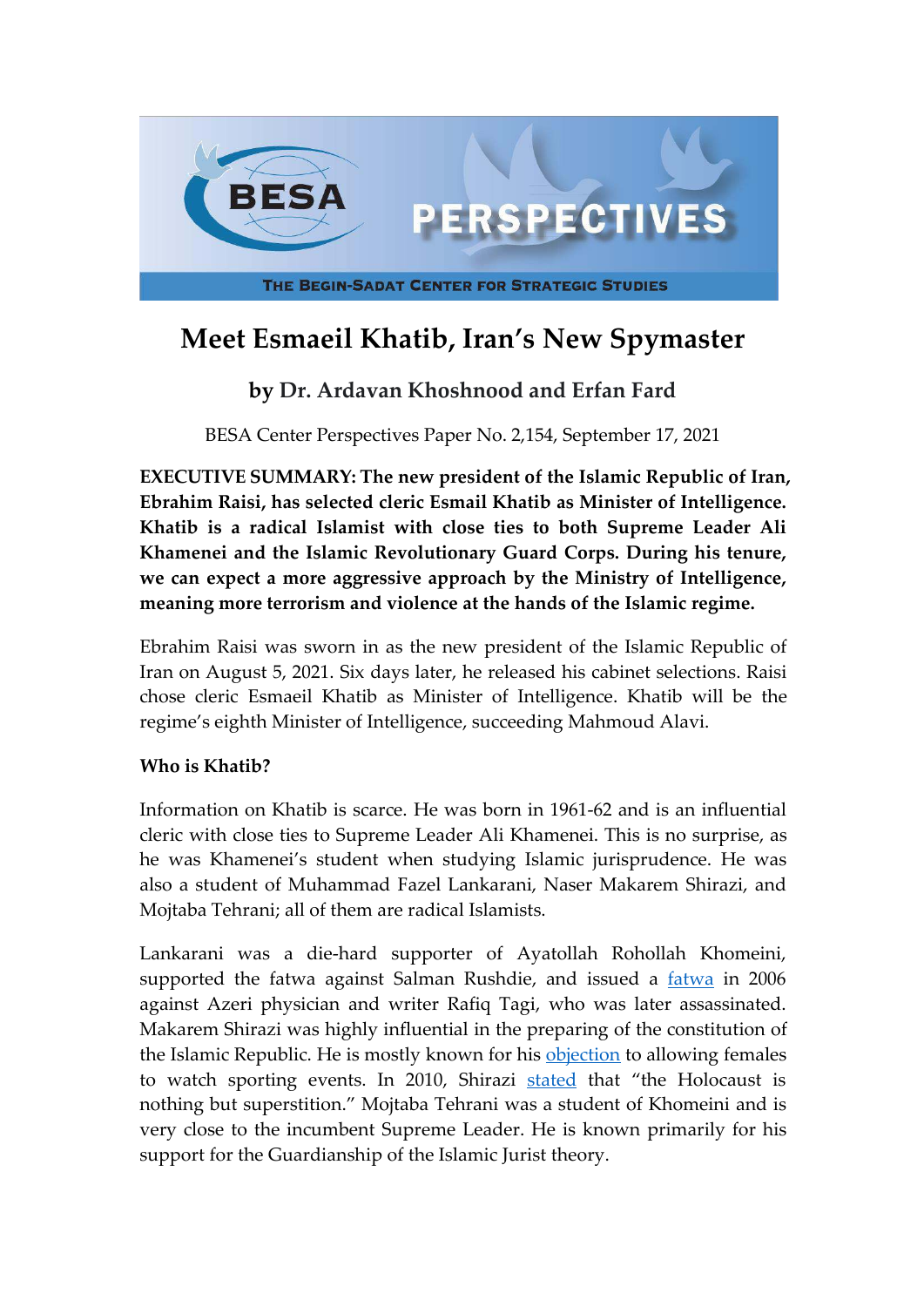Khatib is thus a highly conservative and radical cleric with close ties to the Islamic establishment and to Ali Khamenei.

### **Khatib´s prior positions**

Unlike Mahmoud Alavi, the outgoing Minister of Intelligence, who had no previous experience in security or intelligence, Khatib has been involved with both. He does not, however, have a formal education in intelligence studies or political science. His expertise lies solely in Islamic jurisprudence.

In 1980-81, after the [Islamic Revolutionary Guard Corps](https://doi.org/10.51870/CEJISS.A140301) (IRGC) was established, Khatib, then in his early twenties, joined the precursor of the IRGC Intelligence Organization. His exact role is unknown, though it is believed that he was highly active in the killing of Iranian opponents of the new Islamic regime who resided in Iranian Kurdistan. During that period, Khatib cooperated closely with Mohsen Rezaee, now a major general of the IRGC and secretary of the powerful Expediency Discernment Council.

In November 1997, Khatib was appointed head of the Ministry of Intelligence regional branch in Qom by then Minister of Intelligence Ali Fallahian, another conservative cleric close to Khamenei. In 1992, during Fallahian´s tenure, the [Mykonos Restaurant assassinations](https://besacenter.org/wp-content/uploads/2020/12/185web.pdf) occurred. The restaurant, which was in Berlin, was attacked by terrorists sent from Iran to eliminate Iranian opposition members. Several Iranians were killed in the attack. A German court placed the blame on the Islamic regime's most senior leaders, including Fallahian. The AMIA attack in Argentina in 1994 also occurred while Fallahian was Minister of Intelligence, leading to his being placed on an Interpol [wanted list](https://www.interpol.int/How-we-work/Notices/View-Red-Notices) by Argentina.

Khatib was previously head of the Security Department of the **[Astan Quds](https://globe.razavi.ir/en)** Razavi (AQR), a trust that manages the shrine of Imam Reza. The head of the AQR between 2016 and 2019 was current president Ebrahim Raisi, who left the position when he was appointed Chief Justice of Iran.

Beside the above positions, Khatib has worked directly for Ali Khamenei in his administration (the "House of Leadership") and also served as Iran's chief warden for several years.

#### **The Ministry of Intelligence under Khatib**

Khatib has been installed as the new Minister of Intelligence at a time when the Islamic regime is being bombarded by one catastrophe after another. Tehran is struggling to keep the country safe from *[infiltrations](https://besacenter.org/iran-intelligence-purge/)*, attacks on its [nuclear plants](https://besacenter.org/the-attack-on-natanz-and-the-jcpoa/), and [assassination](https://besacenter.org/the-al-masri-assassination-another-iranian-intelligence-failure/) attempts on its most [important](https://besacenter.org/iran-fakhrizadeh-assassination/) human assets. Iranian intelligence and counterintelligence are deeply [compromised](https://www.ipsonet.org/component/content/article/107-publications/open-access/611-gsis-volume-6-number-1-spring-summer-2021),